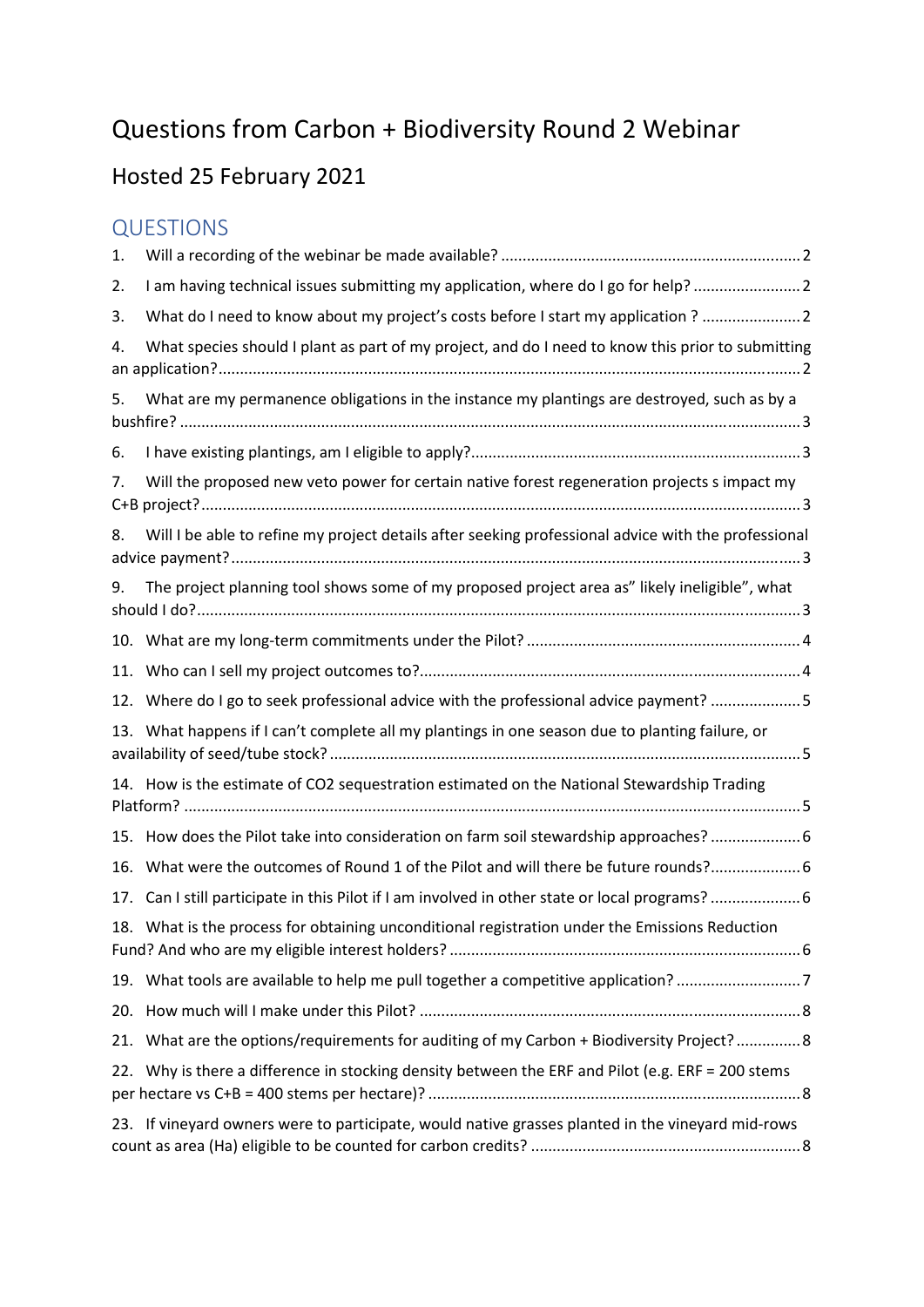#### <span id="page-1-0"></span>1.Will a recording of the webinar be made available?

A recording of the Carbon + Biodiversity Webinar which was held on the  $15<sup>th</sup>$  February is now available on our website[: https://www.awe.gov.au/agriculture-land/farm-food-drought/natural](https://www.awe.gov.au/agriculture-land/farm-food-drought/natural-resources/landcare/sustaining-future-australian-farming/carbon-biodiversity-pilot)[resources/landcare/sustaining-future-australian-farming/carbon-biodiversity-pilot](https://www.awe.gov.au/agriculture-land/farm-food-drought/natural-resources/landcare/sustaining-future-australian-farming/carbon-biodiversity-pilot) 

#### <span id="page-1-1"></span>2. I am having technical issues submitting my application, where do I go for help?

When submitting you Carbon + Biodiversity Pilot Round 2 application through the National Stewardship Trading Platform we recommend using Chrome or Firefox web browsers.

If you are experiencing any technical difficulties please contact us on **1800 329 055** or at [agstewardship@awe.gov.au.](mailto:agstewardship@awe.gov.au)

#### <span id="page-1-2"></span>3.What do I need to know about my project's costs before I start my application ?

The Carbon + Biodiversity Pilot application requires applicants to map the areas where the plantings will be established (known as 'planting areas'), provide details of how the plantings will be established and managed in each planting area, and estimate the cost of establishing and managing the plantings in each planting area.

Cost estimates can be found in the [Carbon + Biodiversity Price Guide.](https://www.awe.gov.au/sites/default/files/documents/ag-steward-program-round-2-price-guide.pdf) These estimates can be used as a starting point for project planning however, they should not be relied on as the sole or primary source of information on the costs associated with undertaking a C+B Pilot project.

Project costs are highly variable and depend on a range of factors, including the size, remoteness and accessibility of the site, the types of species that are planted, soil type, slope and the type of tree protection that is used (if any). Applicants are responsible for collecting their own information on project costs and conducting their own analysis of the costs and benefits of participating in the C+B Pilot.

# <span id="page-1-3"></span>4.What species should I plant as part of my project, and do I need to know this prior to submitting an application?

You must establish your plantings in accordance with the requirements of both the ERF (for carbon) and this C+B Pilot (for biodiversity improvement). Both programs have rules governing the establishment and management of your plantings and ongoing reporting/monitoring requirements. Information about the requirements of your plantings under the Carbon + Biodiversity Pilot can be found in the C+B planting protocols for your region available at: awe.gov.au/carbon-biodiversity-pilot.

It is not necessary to know which species you will plant in advance of making your application, but your application does need to indicate whether you are planting mixed natives or local species. You can contact your regional NRM group for advice on the establishment and management of plantings, including advice on species appropriate for your region.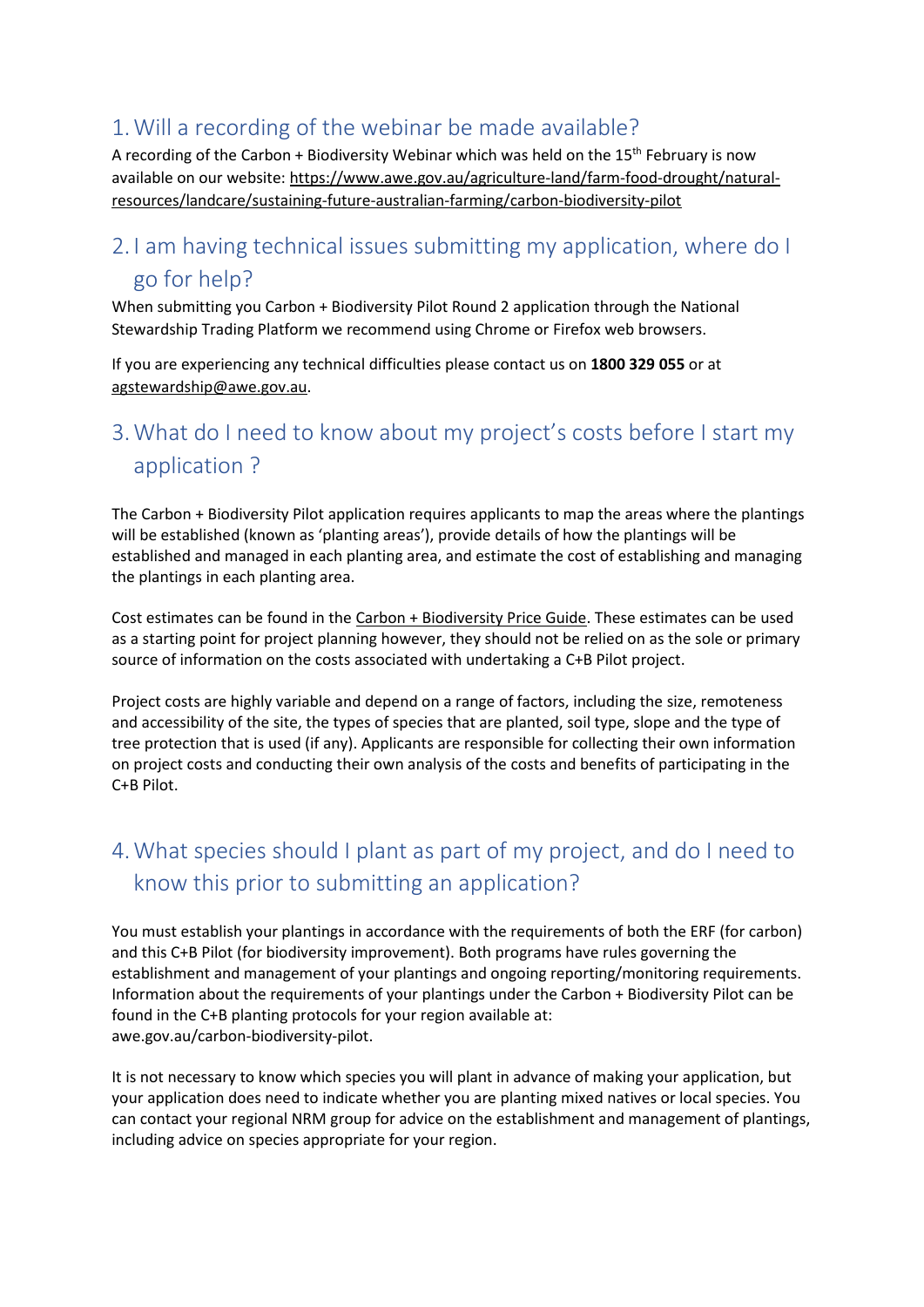#### <span id="page-2-0"></span>5.What are my permanence obligations in the instance my plantings are destroyed, such as by a bushfire?

Please read [section 3.2 of the Carbon + Biodiversity Pilot guidelines](https://www.awe.gov.au/sites/default/files/documents/ag-steward-program-round-2-guidelines.pdf) to understand permanence obligations of a C+B project or read [Frequently Asked Questions](https://www.awe.gov.au/sites/default/files/documents/ag-steward-program-round-2-faq.pdf) 

#### <span id="page-2-1"></span>6. I have existing plantings, am I eligible to apply?

To participate in the Carbon + Biodiversity Pilot you must be willing to undertake a *new* environmental plantings method project. This is because the project must be able to provide new carbon sequestration to be able to be registered under the ERF. This requires that you plant either a mix of trees, shrubs and understory species native to the local area or species of mallee eucalypts on land that has been clear of on forest for at least 5 years.

### <span id="page-2-2"></span>7.Will the proposed new veto power for certain native forest regeneration projects s impact my C+B project?

No, the proposed changes to allow the Agriculture Minister to veto certain native forest regeneration projects under the Emissions Reduction Fund (ERF) where they will have adverse impacts on regional communities and agricultural production does not impact Carbon + Biodiversity Pilot projects. There is no veto power relating to the ERF Environmental Plantings method.

The proposal relates only to two ERF methods (Human-induced Regeneration and Native Forest from Managed Regrowth). These methods have been commonly used for carbon projects in rangeland regions in WA, Qld and NSW but are not methods applicable to the Carbon + Biodiversity Pilot. Further information on the proposed changes can be found at www.consult.industry.gov.au/native-vegetation-regeneration-new-requirements .

# <span id="page-2-3"></span>8.Will I be able to refine my project details after seeking professional advice with the professional advice payment?

Upon receiving the offer and seeking professional advice, applicants will be given the opportunity to propose good faith variations to the details of the project – for example, minor modifications to the size of the project area. Any proposed modifications will be accepted or rejected at the department's discretion, to ensure that it does not compromise the integrity and fairness of the selection process. Where variations are made to the project, the payment offer may also change.

### <span id="page-2-4"></span>9. The project planning tool shows some of my proposed project area as" likely ineligible", what should I do?

The ERF Environmental Plantings eligibility overlay indicates land that has had forest cover in the past 7 years according to the National Forest and Sparse Woody Vegetation Data (Version 5.0 - 2020 Release). Land that has had forest cover in the past 7 years may not be eligible under the ERF Environmental Plantings method and therefore not eligible for the C+B pilot.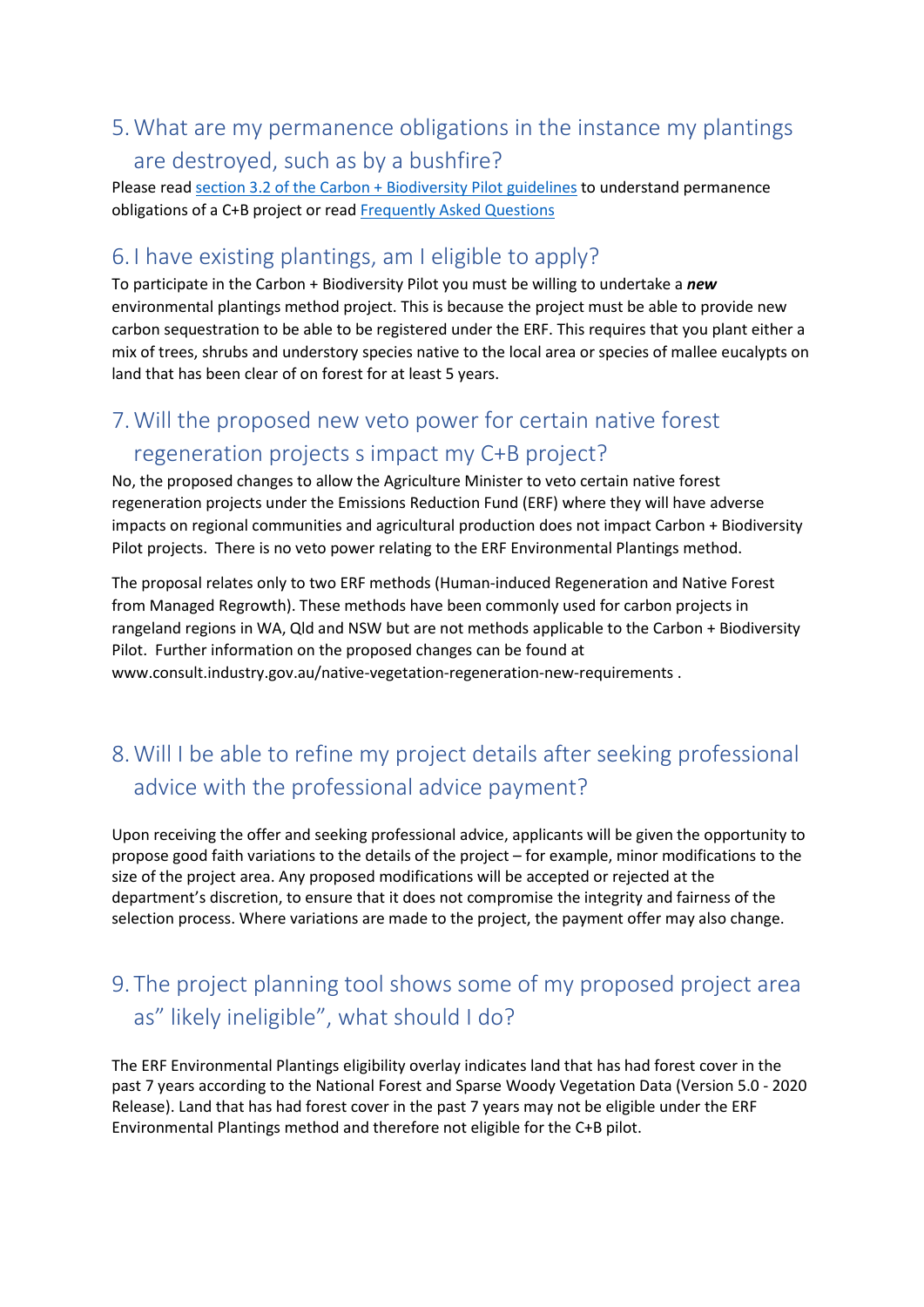The overlay should only be used for "first pass" eligibility assessments. Additional data is needed to confirm eligibility under the ERF and C+B Pilot. This information can be provided in the 'additional comments' section at the end of the Carbon + Biodiversity Pilot application form.

#### <span id="page-3-0"></span>10. What are my long-term commitments under the Pilot?

Plantings established under the C+B Pilot will need to be protected and maintained for at least 25 years to ensure biodiversity outcomes. At the time of ERF project registration, you will be required to nominate either a 25-year or 100-year permanence period. During this period, you must maintain your project as per the environmental plantings method to protect the carbon stored in your project.

Under the C+B contract between successful applicants and DAWE the farmer will be required to contact DAWE if there is a proposed transfer of the land to another person. The farmer must seek the proposed owner's agreement to continue the project and enter into an agreement with DAWE. If the farmer is in default of their agreement with DAWE this would need to be remedied prior to transfer of the land.

Under the Emissions Reduction Fund, there are certain permanence obligations that run with the land. Permanence obligations commence as soon as ACCUs have been issued for a sequestration project, and are designed to ensure that carbon sequestered (for example, in a forest) by registered projects is maintained for 25 or 100 years (depending on the project proponent's choice made at the start of the project).

Permanence obligations can mean that specific parcels of land must be dedicated to sequestration activity, maintained, protected or reinstated (in the event of a reversal event) for the entire 25 or 100 year period. This has obvious implications for land owners and prospective purchasers. To remove the permanence obligation, it is possible for projects to be withdrawn. However, any ACCUs that have been issued for the project must be returned(relinquished)—either by sourcing the required amount at the prevailing market price, or from another project.

More information about permanence obligations under the ERF for landholders is [here.](http://www.cleanenergyregulator.gov.au/DocumentAssets/Documents/The%20Emissions%20Reduction%20Fund%20and%20permanence%20on%20the%20land.pdf)

#### <span id="page-3-1"></span>11. Who can I sell my project outcomes to?

Under the Carbon + Biodiversity Pilot successful farmers will receive income for the biodiversity improvement generated from the Australian Government through a Biodiversity Payment.

The Australian Carbon Credit Units (ACCUs) generated by your Carbon + Biodiversity project, are yours to do with as you wish.

You are able to sell your ACCUs to generate income or retain them for your own use, such as for the carbon neutrality of your farm. You may choose to sell your ACCUs to the Australian Government through the Clean Energy Regulator (once issued) or connect with a private buyer on the National Stewardship Trading Platform (this can be done before or after ACCUs are issued) Guidance will be provided on how to list your ACCUs on the platform.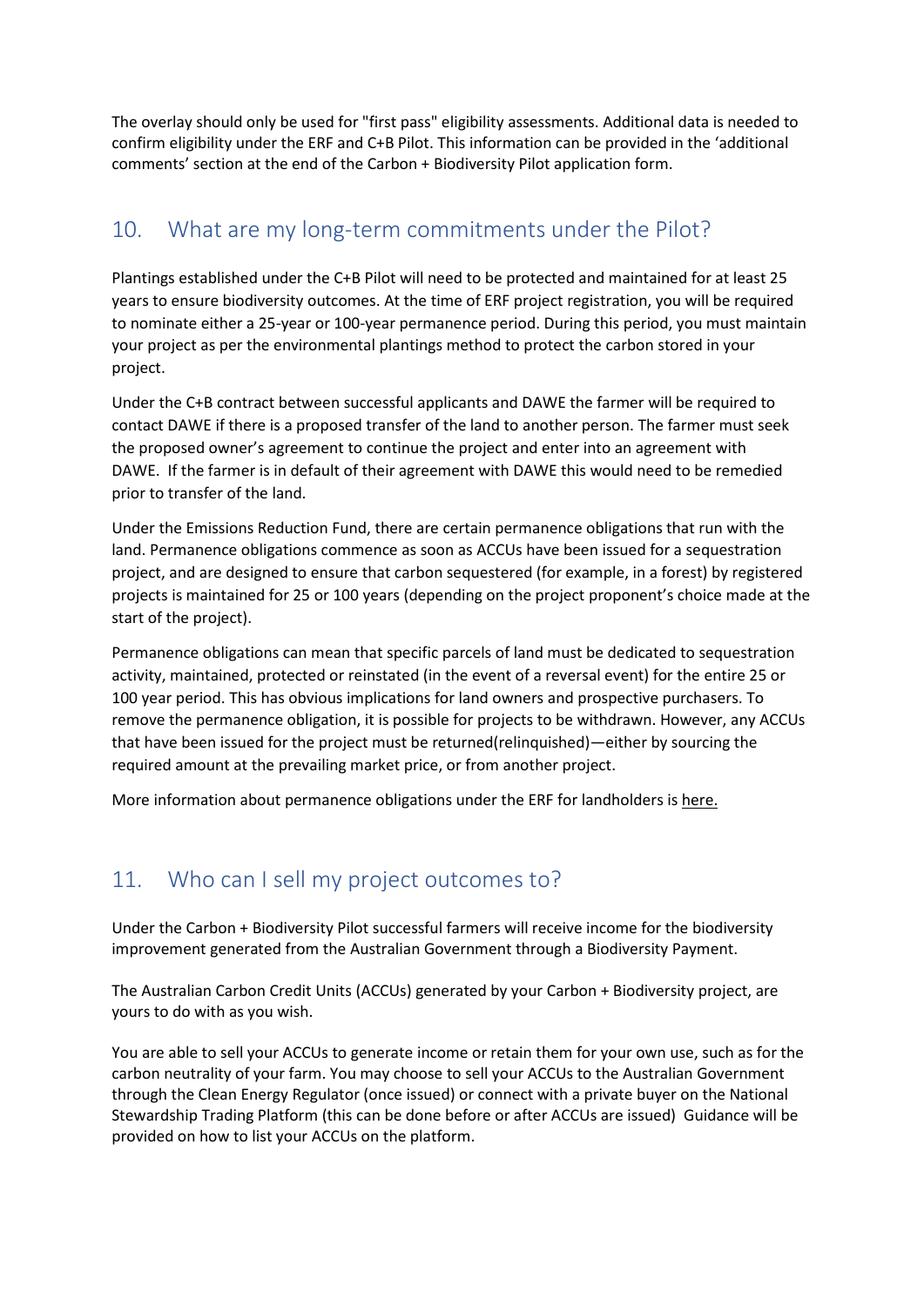# <span id="page-4-0"></span>12. Where do I go to seek professional advice with the professional advice payment?

You will receive \$10,000 to seek professional advice if you C+B application is successful. Advice can include, but is not limited to, financial, legal, agronomical or carbon advice. You can seek this advice wherever you see fit. You will need to provide the department with information about the type of advice you sought.

### <span id="page-4-1"></span>13. What happens if I can't complete all my plantings in one season due to planting failure, or availability of seed/tube stock?

The published grant guidelines specify that participants have 9 months from when both parties (participant and the government) have signed the C+B project agreement to complete their planting of seeds or tubestock. Please note that this milestone simply involves planting or seeding and is not dependent on survival, growth or germination.

While the 9 month planting envelope is not ideal for all sites, it has been set as an attempt to balance giving enough time to farmers while ensuring the Pilot and projects as a whole can be established in a reasonable timeframe. It is not essential for you to identify the exact species mix or proportions in order to submit an application (it is only necessary to indicate a choice between local community or mixed native planting). It may therefore take time for shortfalls in plant supply to become fully evident.

We are able to grant an extension to the 9 months period in cases where farmers are faced with circumstances beyond their control e.g. drought or unavailability of plants.

### <span id="page-4-2"></span>14. How is the estimate of CO2 sequestration estimated on the National Stewardship Trading Platform?

Estimates of **CO2** on the National Stewardship Trading Platform refer to the amount of carbon dioxide  $(CO_2)$  that could be sequestered in trees and debris over 25 years under average climate conditions.

The estimates are derived from FLINTpro, modelling vegetation growth in each 25mx25m pixel in the mapped areas and averaging the estimates across the modelled pixels. The estimates should be regarded as indicative only. Actual sequestration rates will vary with management of the regeneration or environmental plantings and climate variability. Users should note that, in calculating the Australian carbon credit units (ACCUs) generated by ERF projects, deductions are made for fuel use and fire, and discounts are applied to account for the risk of reversals and permanence.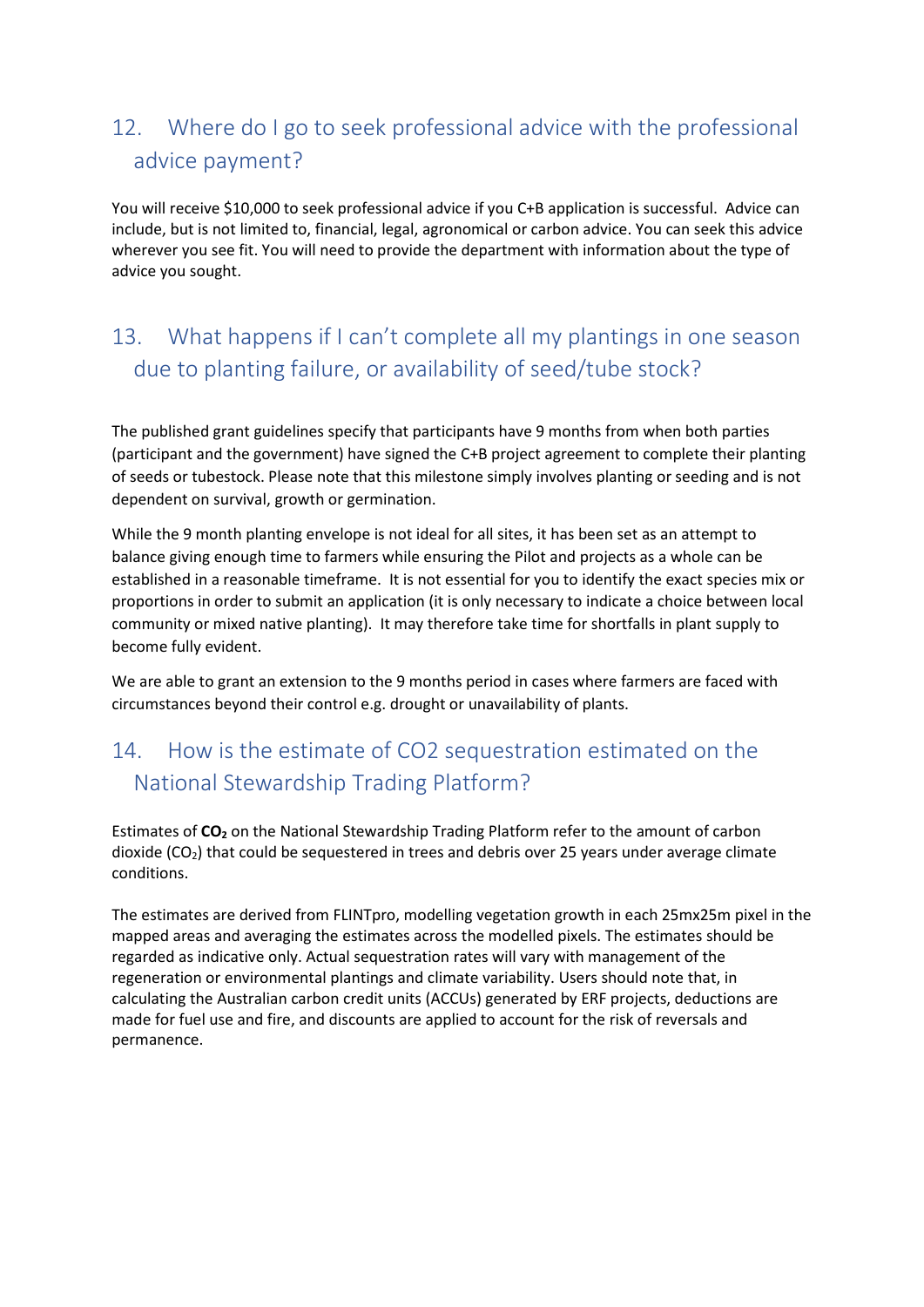# <span id="page-5-0"></span>15. How does the Pilot take into consideration on farm soil stewardship approaches?

The C+B Pilot focuses on planting trees for carbon and biodiversity outcomes, it does not address soil stewardship. If you are interested in learning more about Australian Government's Soil Strategy please visit [www.awe.gov.au/agriculture-land/farm-food-drought/natural-resources/soils.](http://www.awe.gov.au/agriculture-land/farm-food-drought/natural-resources/soils)

#### <span id="page-5-1"></span>16. What were the outcomes of Round 1 of the Pilot and will there be future rounds?

C+B Pilot Round 1 offered \$4 million to 65 successful applicants. Applications were open to six pilot NRM regions:

- Burnett-Mary in Queensland
- Central West in New South Wales
- North Central in Victoria
- NRM North in Tasmania
- Eyre Peninsula in South Australia
- South West in Western Australia

Other round may be conducted in the future but have not been determined at this point in time.

# <span id="page-5-2"></span>17. Can I still participate in this Pilot if I am involved in other state or local programs?

As per the Carbon + Biodiversity Pilot guidelines, to be considered eligible projects must not receive financial or other support for the establishment of the plantings under another federal, state/territory or local government environment program, other than the ERF.

# <span id="page-5-3"></span>18. What is the process for obtaining unconditional registration under the Emissions Reduction Fund? And who are my eligible interest holders?

When applying to register your project under the ERF, you will need to demonstrate that you have the [legal right](http://www.cleanenergyregulator.gov.au/ERF/Want-to-participate-in-the-Emissions-Reduction-Fund/Planning-a-project/Legal-right) to carry out project activities on the land nominated as the project area as well as received ACCUs for these activities that no other person can lawfully claim.

If another person or entity has an [eligible interest](http://www.cleanenergyregulator.gov.au/ERF/Choosing-a-project-type/Opportunities-for-the-land-sector/eligible-interest-holder-consent) in any or all of the land nominated as the project area, you must get their consent to undertake your project.

Eligible interest holders may include but are not limited to:

- any financial institutions that hold a mortgage over the land.
- anyone with a caveat or encumbrance registered on the land title for the property such as easements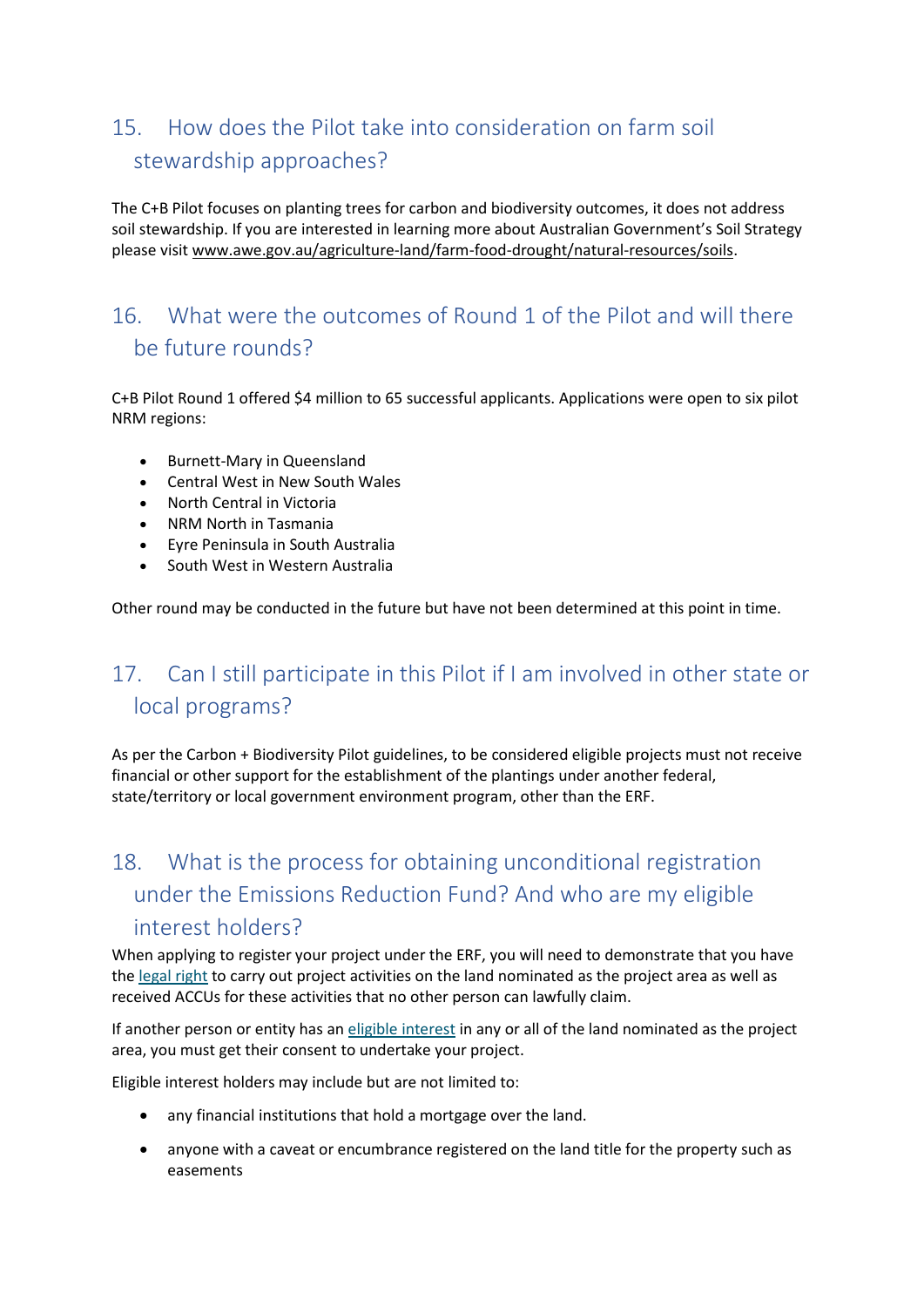- other people or parties that share or have ownership or leases of the land
- Native title rights that Aboriginal and Torres Strait Islander people can hold under traditional laws and customs.
- leased Crown land the Crown Lands Minister needs to provide consent, usually through a relevant state or territory lands department.

The number and type of eligible interest-holders will vary depending on the nature of the land title(s) and nominated project area.

When registering under the ERF you must provide proof of consent by submitting signe[d eligible](http://www.cleanenergyregulator.gov.au/DocumentAssets/Pages/Eligible-interest-holder-consent-form.aspx)  [interest-holder consent form\(s\)](http://www.cleanenergyregulator.gov.au/DocumentAssets/Pages/Eligible-interest-holder-consent-form.aspx) with your ERF project registration application via th[e Client Portal.](http://www.cleanenergyregulator.gov.au/OSR/CP) This consent form demonstrates that eligible interest-holders understand the details of the proposed project, including any risks and benefits to them resulting from the project. Once you have provided all required signed eligible interest-holder consent forms to the CER your project is unconditionally registered.

If all the required consents and approvals are not obtained at the time of ERF registration, the Clean Energy Regulator will register a project conditional to obtaining those consents and approvals ie. conditionally registered.

Conditionally registered projects cannot earn ACCUs. You will not be eligible to receive your first C+B payment from the Department unless your project is successfully registered without any conditions.

#### <span id="page-6-0"></span>19. What tools are available to help me pull together a competitive application?

The C+B Pilot is a competitive program, meaning not all applicants will receive biodiversity payment offers. Under the C+B Pilot, projects will be assessed on the basis of their costs and projected biodiversity benefits. Generally, projects that generate the highest biodiversity benefits per dollar invested are more likely to be selected and receive biodiversity payment offers. Applicants should be mindful of the competitive nature of the C+B Pilot when designing their projects and submitting an application. There are four main ways of improving the competitiveness of your application.

- Designing projects that involve restoring vegetation communities that are of high regional conservation priority (e.g. vegetation types that have been extensively cleared).
- Designing environmental plantings in a way that generates the greatest improvements in the condition of regional biodiversity at the lowest possible cost.
- Providing in-kind contributions to the project this can be done by submitting lower cost estimates for nominated activities in your application.
- Putting in a competitive bid when submitting your application you are given the option of doing this in the application form (see: [www.agsteward.com.au\)](http://www.agsteward.com.au/).

The [Carbon + Biodiversity application guide](https://www.awe.gov.au/sites/default/files/documents/cb-rd2-application-guide.pdf) an[d Pre-application checklist w](https://www.awe.gov.au/sites/default/files/documents/pre-application_checklist.pdf)ill help you to pull together your Carbon + Biodiversity Pilot application.